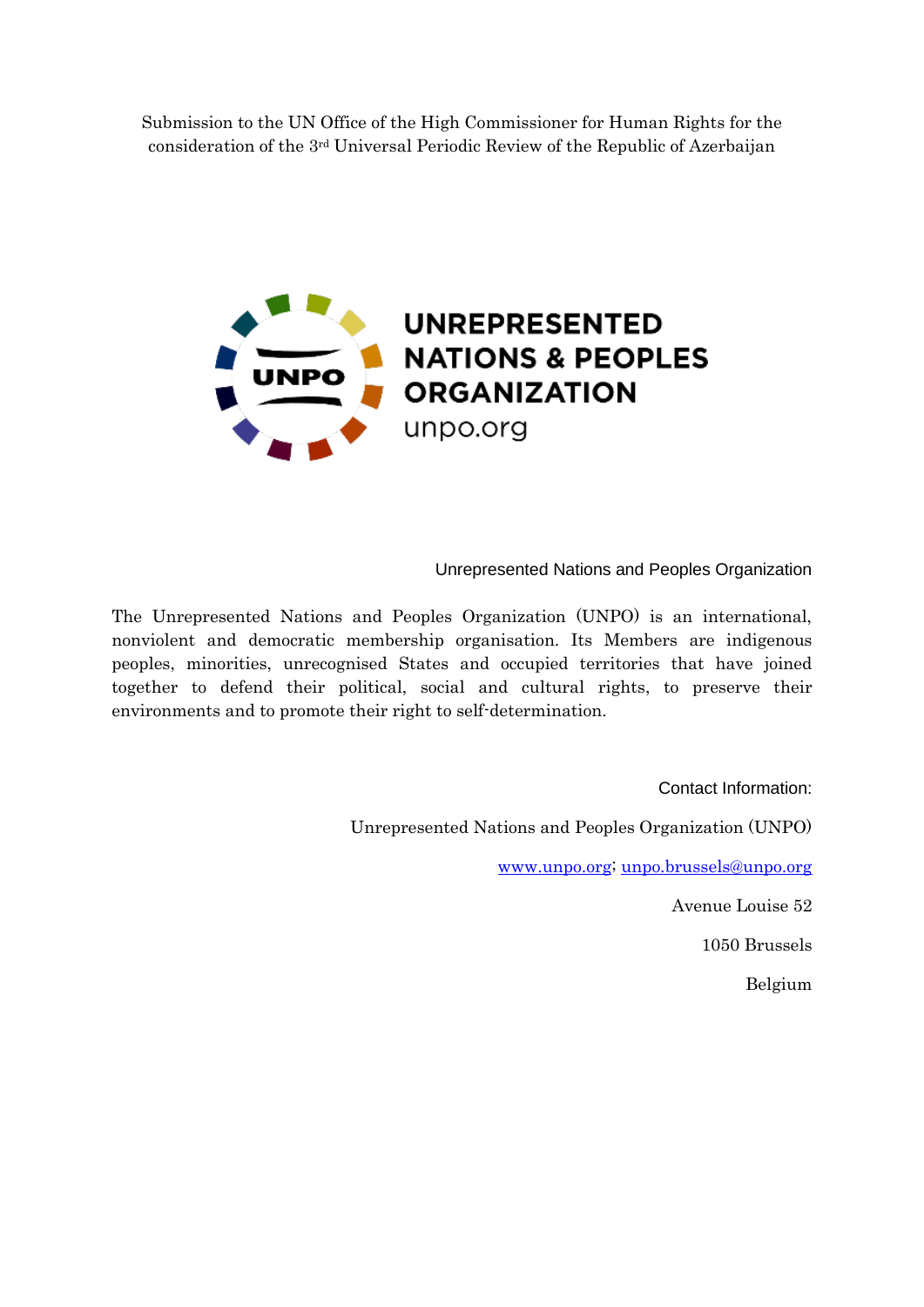## Table of Contents

| Ι.  | Introduction                           |     | p.3 |
|-----|----------------------------------------|-----|-----|
| II. | <b>Ethnic Minority Issues</b>          |     | p.3 |
|     | a. Violations of cultural rights       | p.3 |     |
|     | b. Violations of educational rights    |     | p.6 |
|     | c. Violations of religious freedom     |     | p.6 |
|     | d. Violations of freedom of expression | p.7 |     |
|     | e. Violations of economic freedoms     |     | p.8 |
|     | Recommendations                        |     | p.9 |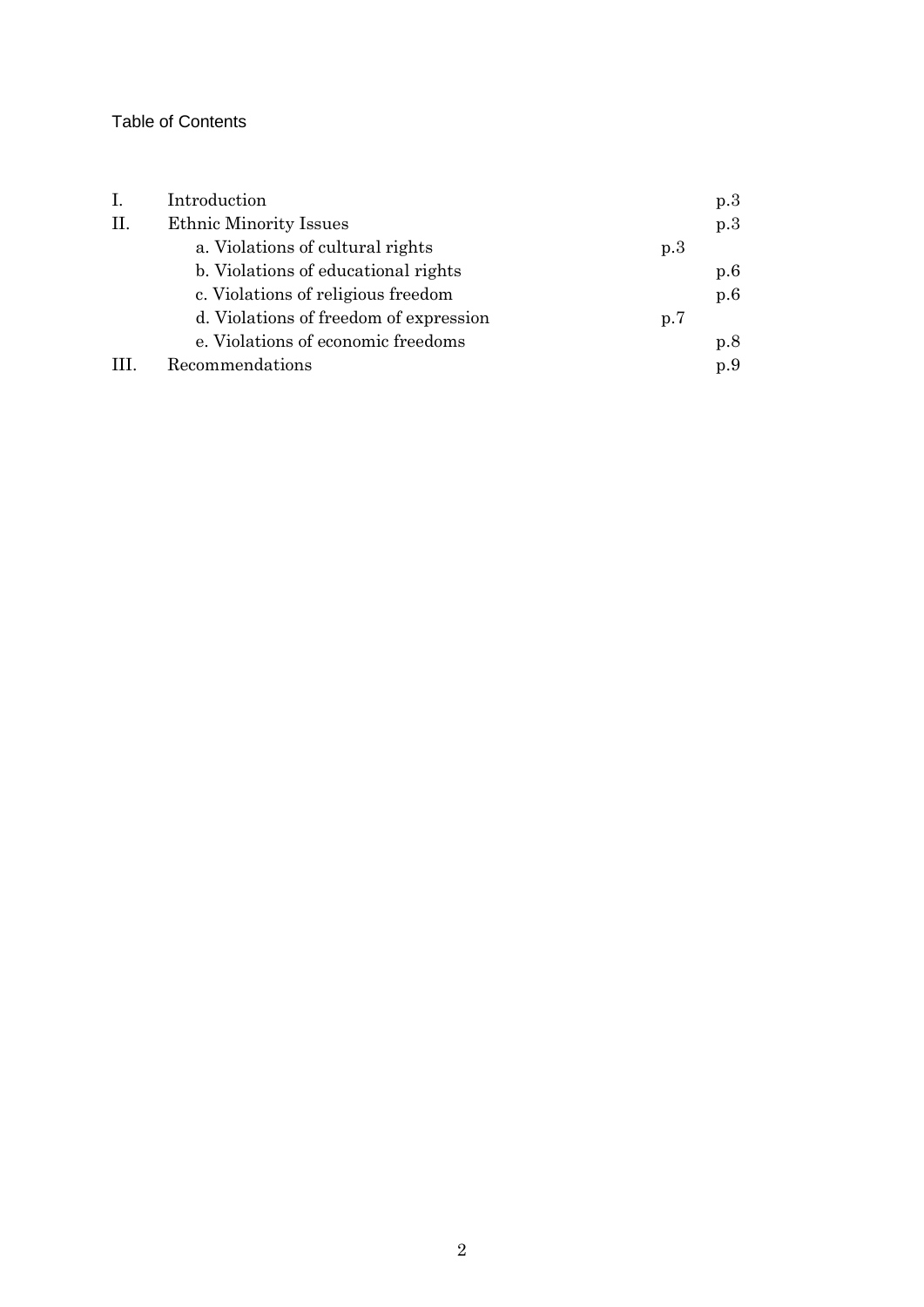Keywords: Minority rights, gender discrimination, persecution, assimilation, political representation, freedom of expression, human rights violations, political prisoners, prisoners of conscience

- I. Introduction
	- 1. This report, submitted by the Unrepresented Nations and Peoples Organization (UNPO) on the occasion of the  $30<sup>th</sup>$  session of the Universal Periodic Review, during which the Republic of Azerbaijan is under consideration, draws attention to the ongoing human rights violations that affect the country's ethnic minorities. The report will provide a brief introduction to the different minorities in the country, with an emphasis on the Talysh and Lezghin minorities. Next, following the primary legal frameworks established by the International Convention on the Elimination of All Forms of Racial Discrimination (CERD), the International Covenant on Economic, Social and Cultural Rights (CESCR) and the 1995 Constitution of the Republic of Azerbaijan, it will outline violations of cultural, educational, religious and economic rights and the right of freedom of expression that are endured by these ethnic groups in the country. Finally, it will conclude with a series of recommendations.

## Indigenous minorities in Azerbaijan

- 2. The total number and the size of ethnic minority groups in Azerbaijan are still a matter of controversy. According to the latest official census (2009), 91.6% of the population (8.17 million people) are Azerbaijanis. The Caucasian republic is today home to more than 15 different indigenous peoples<sup>1</sup> – which make up around  $9.4\%$ of the country's total population<sup>2</sup> . Among them Mountain Jews, Kurds, Ingiloys, Tsakhurs, Avars, Khynalygs, Gryzs, Buduqlus, Molokans. Lezghins, Russians and Talysh constitute the largest minorities. Lezghins are divided between the northern region of Azerbaijan and southern Dagestan. Officially, they amount to 178,000<sup>3</sup> , a figure that has been disputed by independent sources, who put the number between 600,000 and 800,000<sup>4</sup> . State census reveals that around 76,800 Talysh live in Azerbaijan's southern regions. According to representatives of the Talysh community the number is in fact around ten times higher<sup>5</sup>.
- II. Ethnic Minority Issues

**.** 

<sup>&</sup>lt;sup>1</sup>Garces de los Fayos, F (2014), "Minorities in the South Caucasus: New Visibility amid Old frustrations", available at: [http://www.europarl.europa.eu/RegData/etudes/briefing\\_note/join/2014/522341/EXPO-AFET\\_SP\(2014\)522341\\_EN.pdf](http://www.europarl.europa.eu/RegData/etudes/briefing_note/join/2014/522341/EXPO-AFET_SP(2014)522341_EN.pdf) <sup>2</sup>Republic of Azerbaijan –Ministry of Foreign Affairs, available at: <http://www.mfa.gov.az/en/content/114> <sup>3</sup>Ibid.

<sup>4</sup>UNPO (2013), "Democracy and Minority Rights in Azerbaijan", available at: <http://unpo.org/article/16364> <sup>5</sup>MeydanTV, "The Talysh People Demand Cultural Autonomy in Azerbaijan", 18.04.2017, available at: <https://www.meydan.tv/en/site/society/22391/>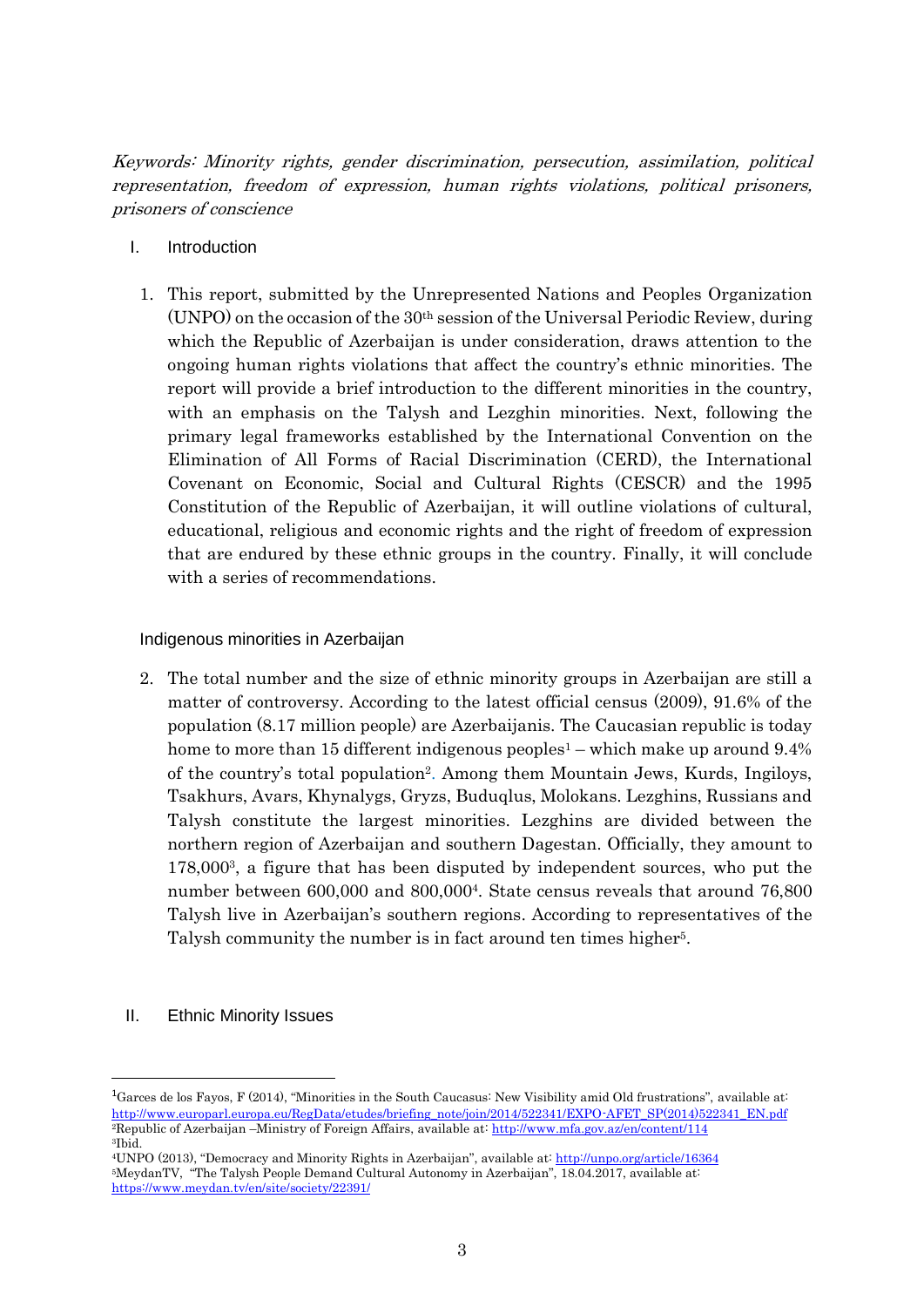- 3. Following the Nagorno-Karabakh war, Azerbaijan feared further proindependence movements and became increasingly wary of recognising any level of ethnic identity. Since then, Baku has maintained an assimilation policy, which has led to the depletion and further suppression of distinct ancient indigenous groups. As a result, current official statistics have artificially decreased the number of Talysh and Lezghins, most of whom are counted as Azeris<sup>6</sup>.
- 4. Besides the CERD and the CESCR, Azerbaijan joined the Convention on the Elimination of All Forms of Discrimination Against Women (CEDAW), in 1995, and the European Framework Convention on National Minorities (FCNM) in 2000. These and other international treaties and national laws constituted timid steps forward on paper. However, the country's dubious stance on minorities endangers ethnic groups and justifies restrictions to be imposed on them.
- 5. This report presents evidence of Baku's repressive policies towards indigenous minorities and proves Azerbaijan's reluctance to comply with fundamental human rights treaties when it comes to the protection of ethnic minorities.
- a. Violations of cultural rights
- 6. Article 5 of the CERD guarantees the rights of everyone, without distinction of race or ethnic origin. This implies the protection of citizens' economic, social and cultural rights<sup>7</sup> . In accordance with these commitments, article 25 of Azerbaijan's Constitution specifies that any kind of restrictions of citizens' rights and freedoms on the grounds of race or ethnic origins, religion, political opinion or social origins is prohibited<sup>8</sup>. On paper, all people of Azerbaijan have the right to use their native languages freely, even when different from Azeri, and are free to pursue their economic, social and cultural development (article 21)<sup>9</sup> .
- 7. Yet, over the last decades, little has been done regarding the protection of ethnic minorities in Azerbaijan. The country has been criticissed for its failure to implement the above-mentioned principles and guarantees on various occasions. During the 2013 UPR, Vietnam recommended that Azerbaijan pay attention to fundamental indigenous rights and provide adequate resources to improve the protection and promotion of education, health care and social welfare rights of ethnic minorities<sup>10</sup>.

<sup>8</sup>Constitution of the Republic of Azerbaijan (1995), available at: [http://azerbaijan.az/portal/General/Constitution/doc/constitution\\_e.pdf](http://azerbaijan.az/portal/General/Constitution/doc/constitution_e.pdf) <sup>9</sup> Ibid.

**<sup>.</sup>** <sup>6</sup>Garces de los Fayos, F. (2014), "Minorities in the South Caucasus: New Visibility amid Old frustrations", available at: [http://www.europarl.europa.eu/RegData/etudes/briefing\\_note/join/2014/522341/EXPO-AFET\\_SP\(2014\)522341\\_EN.pdf](http://www.europarl.europa.eu/RegData/etudes/briefing_note/join/2014/522341/EXPO-AFET_SP(2014)522341_EN.pdf) <sup>7</sup>CERD (1965), available at: <http://www.ohchr.org/EN/ProfessionalInterest/Pages/CERD.aspx>

<sup>10</sup>109.141 Recommendation, UPR – Recommendations and Pledges (2013), available at: [https://www.upr](https://www.upr-info.org/sites/default/files/document/azerbaijan/session_16_-_april_2013/recommendations_and_pledges_azerbaijan_2013.pdf)[info.org/sites/default/files/document/azerbaijan/session\\_16\\_-](https://www.upr-info.org/sites/default/files/document/azerbaijan/session_16_-_april_2013/recommendations_and_pledges_azerbaijan_2013.pdf) [\\_april\\_2013/recommendations\\_and\\_pledges\\_azerbaijan\\_2013.pdf](https://www.upr-info.org/sites/default/files/document/azerbaijan/session_16_-_april_2013/recommendations_and_pledges_azerbaijan_2013.pdf)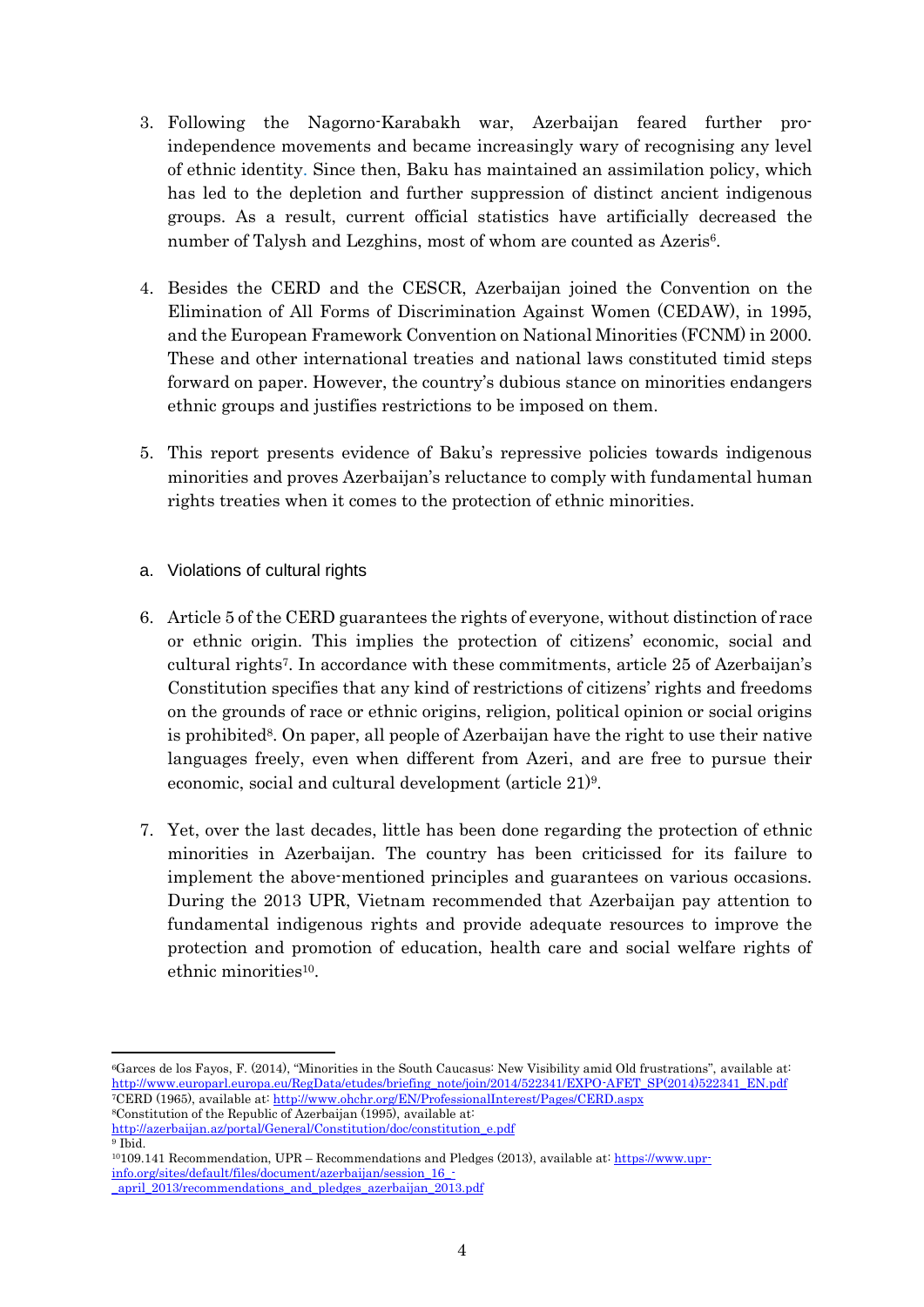8. Minority language protection is undermined by the Law on State Language,<sup>11</sup> which promotes Azeri language at the expense of other indigenous languages in the country. This directly contradicts article 11 of the Law on Culture that guarantees assistance for development and preservation of a national culture "including cultural originality of all national minorities living in the territory of the Republic of Azerbaijan"<sup>12</sup> .

## Undercover assimilation policies:

- 9. Officially, Azerbaijan's national policy is "carried out in the spirit of traditional tolerance and harmonic coexistence of different ethnic and religious groups."<sup>13</sup> In fact, Baku's alleged 'multiculturalism policy' has turned the country into a monoethnic one. Ethnic minorities no longer have the right to communicate with the local government in their own language. In fact, today the promotion of Lezghin and Talysh culture and art is considered by the State to be high treason<sup>14</sup>. The predominance of Azerbaijanis has forced assimilation upon younger generations.
- 10. The law on State Language coincided with the State's decision to transition from a Cyrillic to a Latin alphabet, ordered by President Aliyev in 2001. Some minority languages followed suit, but others such as the Lezghins still use the Cyrillic alphabet. This transition left many ethnic minorities' representatives with no choice but to forfeit a critical element of their identity and gradually transfer from the Lezghin to the Azerbaijani language. Meanwhile, official data on ethnic groups continues to be falsified. The 2009 census falsely reflected the complexity of the current ethnolinguistic map of Azerbaijan: the number of Lezghins as well as other ethnic minorities was intentionally decreased as an Azeri ethnic identity was imposed on many of them<sup>15</sup> .
- b. Violations of educational rights
- 11. In accordance with articles 42 and 45 of the Constitution, education may be provided in different languages to accommodate national minorities. Besides, article  $6$  of the Law on Education<sup>16</sup> guarantees everyone the freedom to choose their language of education.<sup>17</sup> Nonetheless, the government of Azerbaijan consistently fails to ensure this fundamental right. As of 2017, the Talysh are still

<sup>16</sup>Law on Education (2009), available at: <http://edu.gov.az/en/page/72/5244>

**<sup>.</sup>** <sup>11</sup>Law on State Language (2002), available at: [http://www.caa.gov.az/index.php?option=com\\_k2&view=item&id=120:law](http://www.caa.gov.az/index.php?option=com_k2&view=item&id=120:law-of-the-rofa-on-the-state-language-of-the-rofa&Itemid=173&lang=en)[of-the-rofa-on-the-state-language-of-the-rofa&Itemid=173&lang=en](http://www.caa.gov.az/index.php?option=com_k2&view=item&id=120:law-of-the-rofa-on-the-state-language-of-the-rofa&Itemid=173&lang=en)

<sup>&</sup>lt;sup>12</sup>Law on Culture (2006), available at: <http://www.mfa.gov.az/en/content/114>

<sup>13</sup>Republic of Azerbaijan –Ministry of Foreign Affairs, available at: <http://www.mfa.gov.az/en/content/114>

<sup>&</sup>lt;sup>14</sup> This alarming situation was raised already during the last UPR in 2013 - Joint Submission5 (2013), available at: [http://lib.ohchr.org/HRBodies/UPR/Documents/Session16/AZ/JS5\\_UPR\\_AZE\\_S16\\_2013\\_Jointsubmission5\\_E.pdf](http://lib.ohchr.org/HRBodies/UPR/Documents/Session16/AZ/JS5_UPR_AZE_S16_2013_Jointsubmission5_E.pdf) <sup>15</sup>OSCE (2015), available at: <http://www.osce.org/odihr/188456?download=true>

<sup>17</sup>UNPO Alternative Report CEDAW, (2015), available at http://unpo.org/article/17884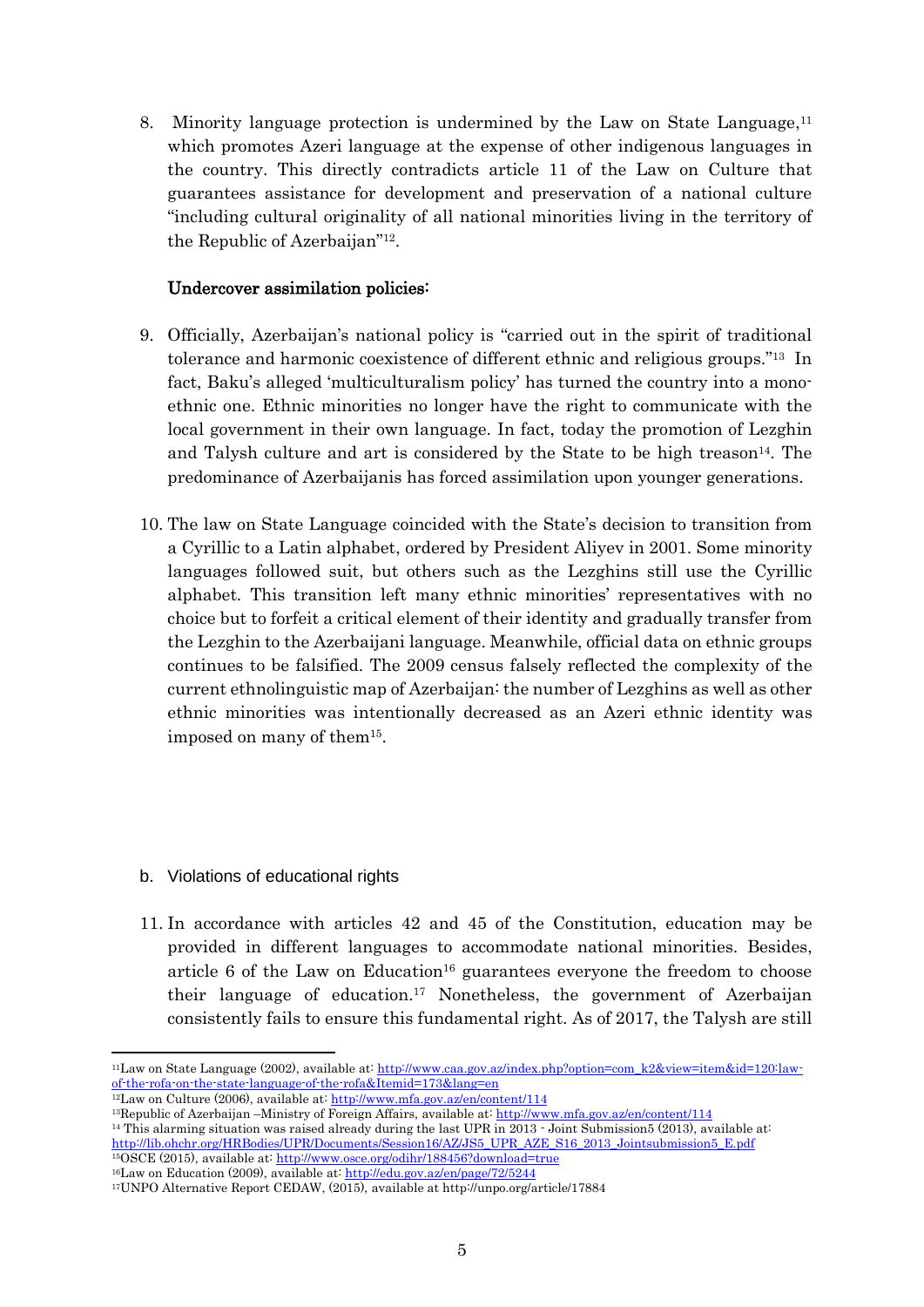prevented from receiving education in their native tongue. Residents of the Talysh village of Lankaran have complained that children could not learn using their native language18. According to Talysh community representative Hilal Mammadov, schoolbooks to study Talysh were published only once, in 2005, and lessons in Talysh from 1st to 4th grades are mandatory only on paper. In practice, language classes have been replaced by other extracurricular activities. In its CEDAW Alternative report from  $2015^{19}$ , UNPO highlighted the existing shortage of Talysh speaking teachers leading to the disappearance of Talysh language lessons in most schools.

- 12. Baku doesn't provide sufficient teaching school materials in the languages of ethnic minorities, an alarming situation issued raised by the European Parliament already in 201420. In Lezghin-populated areas parents are pressured to officially declare in writing that their children do not want to learn Lezghin at school, a situation that infringes article  $13$  of the CESCR<sup>21</sup>. Instead, Lezghin is taught as a foreign language in schools of the Qusar region, where 95% of the inhabitants are Lezghins<sup>22</sup>. In addition, a ban on the Lezghin language has been applied that prohibits any inscription and plaques to be written in Lezghin. The Lezghin textbooks that are available are imported from Russia and are not adapted for contemporary teaching as they date back to the 1990s. This current situation is leading to the alienation of younger generations from their native culture, particularly since they are no longer taught how to read the Cyrillic alphabet.
- c. Violations of religious freedom
- 13. There are currently more than 649 registered religious communities in the Republic of Azerbaijan, among which 37 are non-Islamic<sup>23</sup>. According to article 48 of the Constitution, the people of Azerbaijan have the freedom to choose any faith and to express their view on religion. Article 18 separates the religious and secular powers so that each religion is equal before the law. As officials actively promote Azerbaijan as a bastion of religious tolerance, $24$  Baku continues to limit religious freedom and "to justify fines, police raids, detentions, and imprisonment."25The United States Commission on International Religious Freedom (USCIRF)<sup>26</sup> highlighted in 2016 that the Law on Religious Belief justified compulsory state

UNPO Alternative Report CEDAW, (2015), available at: <http://unpo.org/article/17884> Garces de los Fayos, F. (2014), "Minorities in the South Caucasus: New Visibility amid Old frustrations", available at: [http://www.europarl.europa.eu/RegData/etudes/briefing\\_note/join/2014/522341/EXPO-AFET\\_SP\(2014\)522341\\_EN.pdf](http://www.europarl.europa.eu/RegData/etudes/briefing_note/join/2014/522341/EXPO-AFET_SP(2014)522341_EN.pdf) CESCR (1966), available at: <http://www.ohchr.org/EN/ProfessionalInterest/Pages/CESCR.aspx>

```
http://unpo.org/article/18074
<sup>24</sup>Mid-Term Report of the Government of the Republic of Azerbaijan, (2016), available at:
```

```
http://lib.ohchr.org/HRBodies/UPR/Documents/Session16/AZ/AzerbaijanImplementation_2docycle.pdf
```
<sup>25</sup>United States Commission on International Religious Freedom (USCIRF) report, (2016), available at: [http://www.uscirf.gov/sites/default/files/US](http://www.uscirf.gov/sites/default/files/USCIRF_Tier2_Azerbaijan.pdf)CIRF\_Tier2\_Azerbaijan.pdf 26Ibid.

 $\overline{a}$ <sup>18</sup>MeydanTV, "The Talysh People Demand Cultural Autonomy in Azerbaijan", 18.04.2017, available at: <https://www.meydan.tv/en/site/society/22391/>

<sup>22</sup> UNPO (2013), "Democracy and Minority Rights in Azerbaijan" available at: <http://unpo.org/article/16364> <sup>23</sup>UNPO, (25/05/15), "Lezghin: Severe Restriction of Freedom of Religion and Belief in Azerbaijan", available at: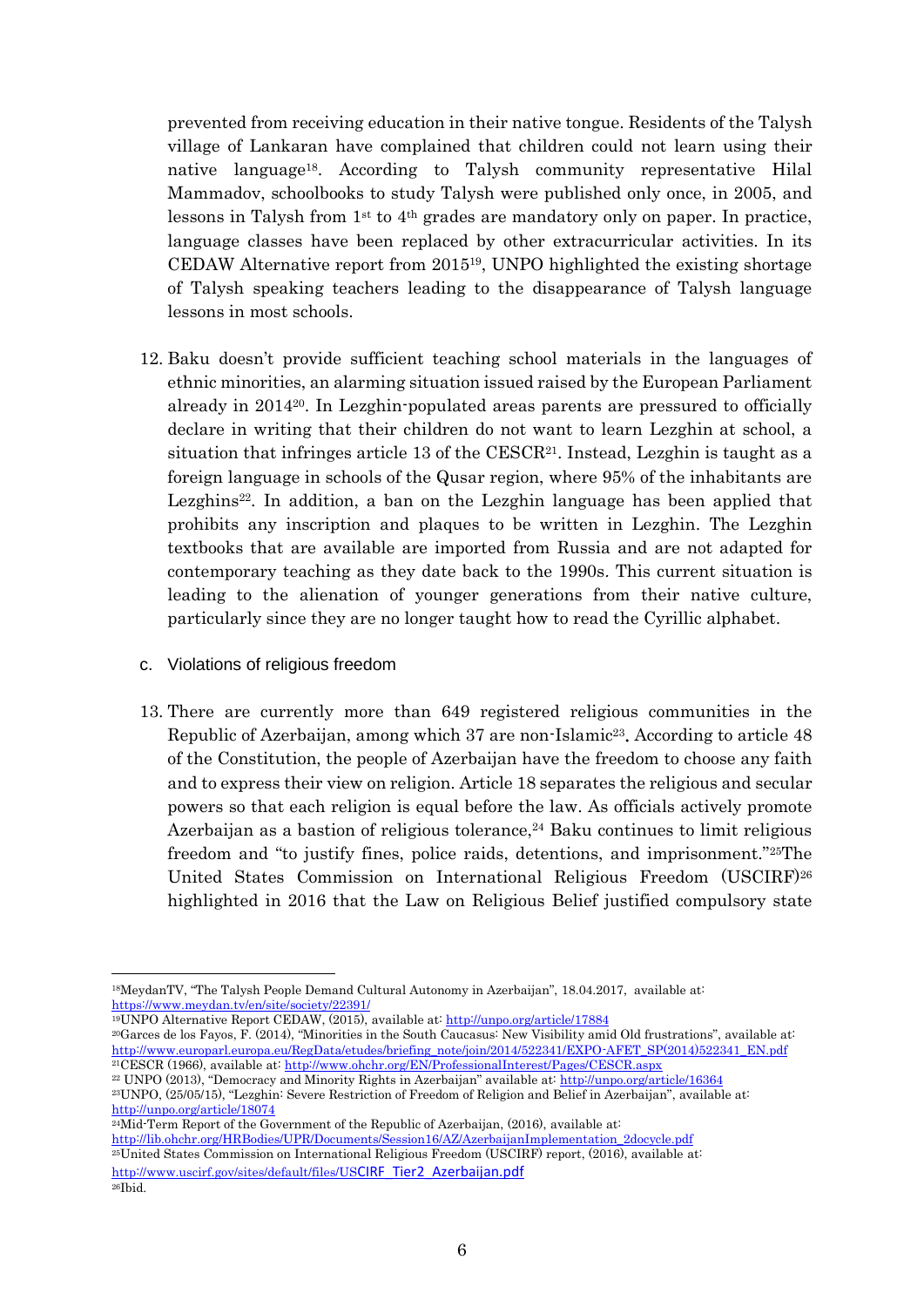registration with complex and intrusive requirements as well as state control on the content, production and dissemination of religious materials.<sup>27</sup>

- 14. On the front line, Sunni Muslims continue to be targeted since Azerbaijani officials fear Islam as a mobilising force. Baku has imposed a censorship policy on imported and locally published religious literature, leading to the confiscation of books, police raids, heavy fines and imprisonments<sup>28</sup>. In July 2016, the  $12<sup>th</sup>$  century Sunni Lezghin Mosque, located in Baku's Old Town, was forcibly closed. Prior to this, the Mosque was renamed into Azeri (Ashurbekovskaya), further deleting Lezghin cultural imprinting in the history of the country. In March 2015 Lezghin imam, Mubariz Qarayev was arrested along with four other Sunni Muslims. They were sentenced to 6 to 15-month imprisonments on the grounds of selling censored religious literature. The country's repressive measures against religious communities breach Azerbaijan's Constitution.
- d. Violations of freedom of expression
- 15. Article 47 of the Constitution stipulates that the people of Azerbaijan "may enjoy freedom of thought and speech". However, the comprehensive information collected by international and non-governmental organisations highlights the constant violations of freedoms of expression and the extensive use of torture and ill-treatment by Azerbaijani security forces. Canada and Germany have urged Azerbaijan to ensure the protection of media and freedom of expression for independent journalist, as well as to uphold the diversity of media outlets<sup>29</sup>. The situation has worsened over the last years.
- 16. The "Law on State Language" stipulating that all television and radio broadcasts must be in Azerbaijani violates articles 46, 47 and 50 of the constitution and the "Law on Mass Media"30. The latter specifies that every citizen of the Republic of Azerbaijan has the right to produce and spread information in other languages. In 2013, UNPO revealed the struggle of the Lezghin ethnic minority to access media in Lezghin "due to the repressive measures from the Azeri government and the lack of a regional network"<sup>31</sup> . At present, there are no television channels broadcasting in minority languages. According to UNPO's sources, there is no newspaper or TV programme providing information in Lezghin either.
- 17. The situation for the Talysh is hardly better. The only Talysh newspaper, Tolyshi Sə do (The Talysh Voice) is now published only once a month due to financial constraints. As Baku doesn't provide any financial assistance to it, the newspaper's

 $\overline{a}$ <sup>27</sup>Ibid.

<sup>28</sup>UNPO, "Lezghin: Severe Restriction of Freedom of Religion and Belief in Azerbaijan", 25.05.2015, available at: <http://unpo.org/article/18074>

 $29UPR - Recommendations$  and Pledges (2013), available at: [https://www.upr](https://www.upr-info.org/sites/default/files/document/azerbaijan/session_16_-_april_2013/recommendations_and_pledges_azerbaijan_2013.pdf)[info.org/sites/default/files/document/azerbaijan/session\\_16\\_-](https://www.upr-info.org/sites/default/files/document/azerbaijan/session_16_-_april_2013/recommendations_and_pledges_azerbaijan_2013.pdf)

[\\_april\\_2013/recommendations\\_and\\_pledges\\_azerbaijan\\_2013.pdf](https://www.upr-info.org/sites/default/files/document/azerbaijan/session_16_-_april_2013/recommendations_and_pledges_azerbaijan_2013.pdf)

<sup>&</sup>lt;sup>30</sup>Republic of Azerbaijan –Ministry of Foreign Affairs, available at: <http://www.mfa.gov.az/en/content/110>

<sup>31</sup>UNPO (2013), "Democracy and Minority Rights in Azerbaijan" available at: <http://unpo.org/article/16364>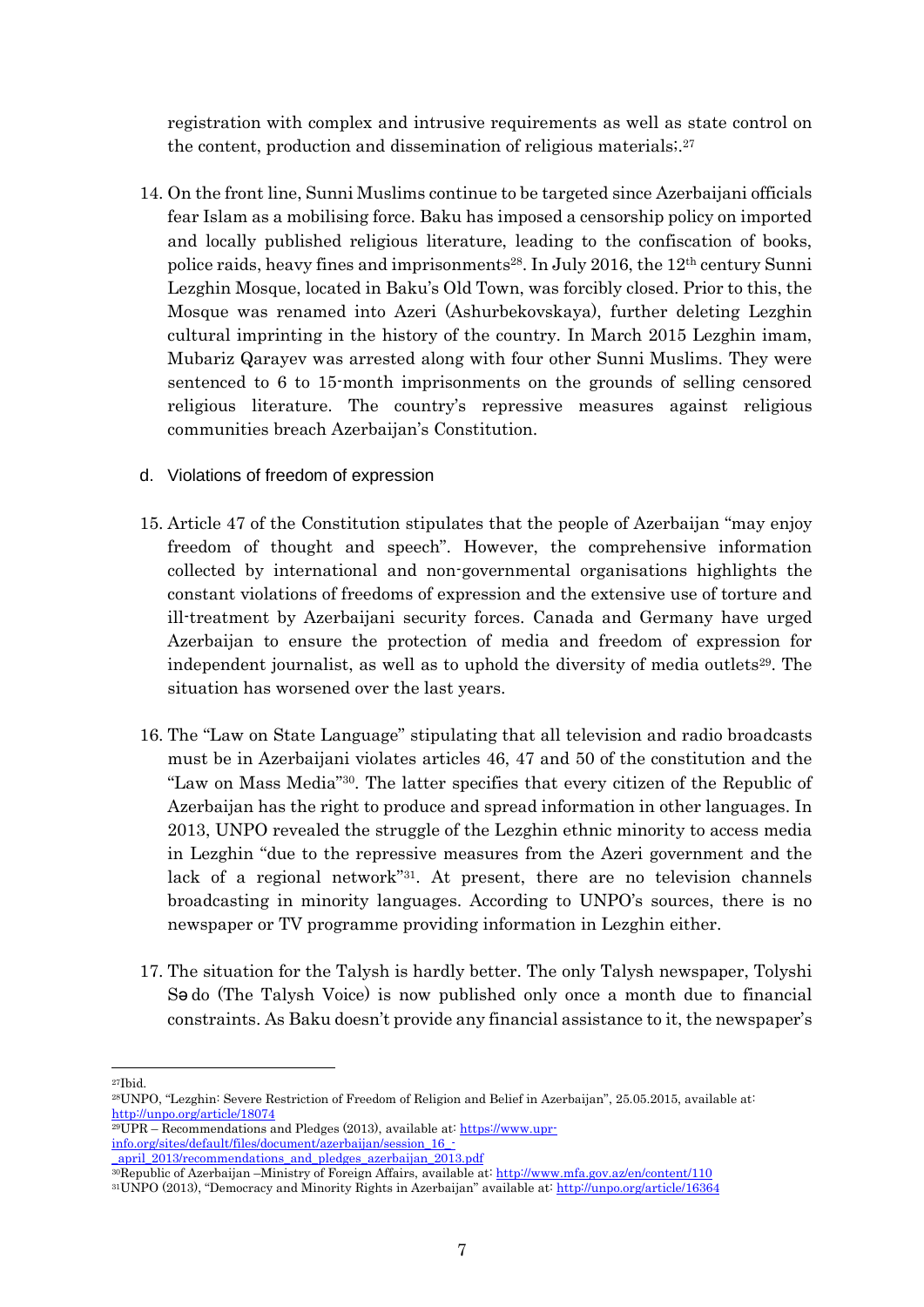future is uncertain<sup>32</sup>. In 2012, Hilal Mammadov, Tolishi Sado's director, was arrested on non-credible drug and espionage charges and was sentenced to a 5 year imprisonment, but pardoned in 2016 by President Aliyev<sup>33</sup>. Yet, in June 2017, the journalist was detained for the second time, along with activists Farid Abbasov and Rafiq Jalilov<sup>34</sup>. The reasons for these arrests remain unclear but seem politically motivated. Unsurprisingly, this happens at a time when Azerbaijan is simultaneously shutting down all independent media, a situation strongly condemned by Human Rights Watch and other organisations.

- e. Violations of economic freedom
- 18. Pursuant to Article 29 of the Constitution, everyone has the right to own property and "nobody shall be deprived of his/her property without decision of law court. Total confiscation of property is not permitted."<sup>35</sup> Yet, Baku continues to fail to comply with CERD obligations. UNPO has observed actions from the Azerbaijani government that force Lezghin and Talysh minorities to leave their historical land. No later than last autumn, in the Udzharski region, Lezghin shepherds were forced to leave their pastures. The local administration asked them to remove their herds since cotton crops were to be planted. The shepherds were not offered any alternatives to graze the herds. UNPO has registered several similar cases.
- 19. Article 6, part III of the ICESCR compels state parties to "recognize the right to work, which includes the right of everyone to the opportunity to gain his living by work which he freely chooses or accepts, and will take appropriate steps to safeguard this right."<sup>36</sup> Yet, sustainable economic conditions have not been met. Many Lezghins prefer to be identified as Azeris to avoid job discrimination<sup>37</sup>. Talysh villagers from Lankaran can't find employment and don't get support from the State. Consequently, many young Talysh are leaving to Russia to find work<sup>38</sup>.
- 20. UNPO noted that poor education and medical services and high unemployment rates among Lezghin and Talysh populations has led to the desertification of these ethnic villages. Recently a Lezghin village, Ksyunet, located in the Kabala region has ceased to exist. In May 2017, UNPO received a letter signed by 66 people representing the Lezghin community residing in the village of Astrakhanovka (renamed "Gyzmaidany"), complaining about the government's lack of support and

 $35$ Constitution of the Republic of Azerbaijan (1995), available at:

1

[http://azerbaijan.az/portal/General/Constitution/doc/constitution\\_e.pdf](http://azerbaijan.az/portal/General/Constitution/doc/constitution_e.pdf) <sup>36</sup>CESCR (1966), available at: <http://www.ohchr.org/EN/ProfessionalInterest/Pages/CESCR.aspx>

<sup>32</sup>Chai-Khana, (2017), "Edinstvenniy 'Gholos Talysha' ", available at: <https://chai-khana.org/ru/gholos-talysha> <sup>33</sup>UNPO, "Talysh: Prominent Journalists and Human Rights Activists Still Under Threat in Azerbaijan", 03.08.2017, available at <http://unpo.org/article/20251>

<sup>34</sup>Chai-Khana, (2017), "Edinstvenniy 'Gholos Talysha' ", available at: <https://chai-khana.org/ru/gholos-talysha> , MeydanTV, "The Talysh People Demand Cultural Autonomy in Azerbaijan", 18.04.2017, available at: <https://www.meydan.tv/en/site/society/22391/>

<sup>&</sup>lt;sup>37</sup>Garces de los Fayos, F. (2014), "Minorities in the South Caucasus: New Visibility amid Old frustrations", available at: [http://www.europarl.europa.eu/RegData/etudes/briefing\\_note/join/2014/522341/EXPO-AFET\\_SP\(2014\)522341\\_EN.pdf](http://www.europarl.europa.eu/RegData/etudes/briefing_note/join/2014/522341/EXPO-AFET_SP(2014)522341_EN.pdf) <sup>38</sup>MeydanTV, "The Talysh People Demand Cultural Autonomy in Azerbaijan", 18.04.2017, available at: <https://www.meydan.tv/en/site/society/22391/>